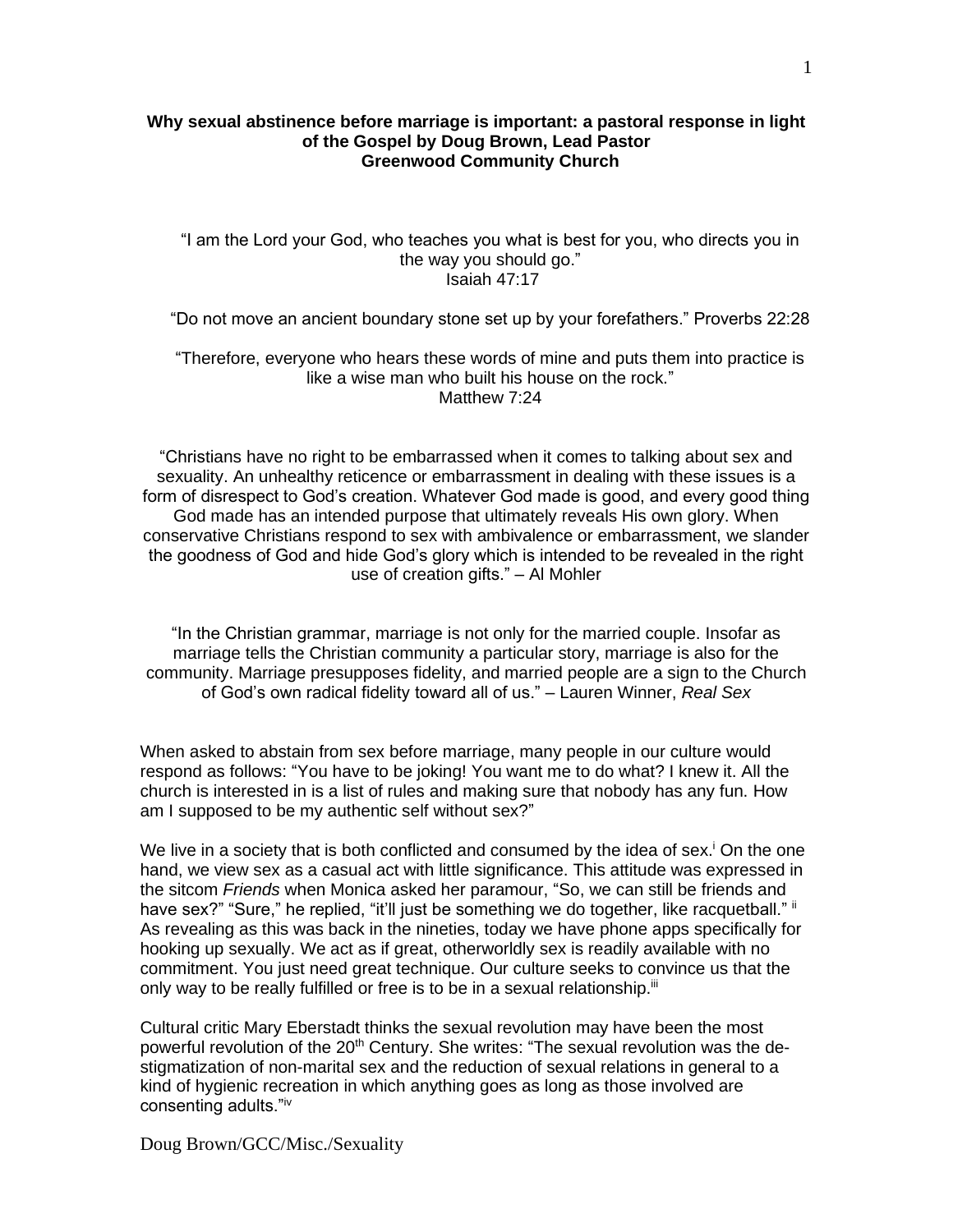Pastor John Mark Comer highlights what he calls the "tectonic shifts in sexuality in Western culture" noting the following changes: sex has been disconnected from family and childbearing; sex has been disconnected from marriage; sex has been disconnected from male-female relationships; sex has been disconnected from love, emotion, or relational commitment of any kind; and sex has been disconnected even from people with the rise of sexual robots and "2D love." He also reflects on our pastoral experience of hearing so many stories of deep pain related to our misuse of sex.<sup>v</sup>

Once a virtue and discipline taught by many faiths, sexual abstinence (chastity) has become more the subject of jokes than serious consideration by thinking people.<sup>vi</sup> As Lauren Winner as stated in her book *Real Sex*, "chastity is one of the many Christian practices that are at odds with the dictates of our surrounding, secular culture…It strikes most secular folk as curious (at best), strange, backwards, repressed. Chastity is also something that many of us Christians have to learn."<sup>vii</sup>

We are wise to reflect seriously on the way our culture is forming us as persons. Specifically, how are we being formed by our Western culture's view of personhood, the body, sex, and marriage? The way we embody our sexuality and manage our sexual desire is very different in the Way of Jesus than our current Western culture. Jesus intends to form us into people of genuine, sacrificial love, which requires that our physical desire for another must be mastered by a greater desire to bless and build up another person in holy love.

So why bring up the topic of sexual abstinence (chastity) before marriage? If one is getting married anyway, does it really matter? To put it simply, we bring it up because God does! God created sex, and God defines good sex! God's Word speaks often and unashamedly about sex, and we must be willing to consider His Word on the subject.<sup>viii</sup> In many respects, the Bible is a book about sex and marriage. $\mathbb{R}$  It has been wisely stated that "the gigantic secret of the joy of sex is this: Sex is good because the God who created sex is good. And God is glorified greatly when we receive his gifts with thanksgiving and enjoy it the way he meant for it to be enjoyed."<sup>x</sup>

Sex cannot be rightly understood or properly practiced without seeing how sex relates to God.<sup>xi</sup> God has unequivocally united sex to marriage. Since you are considering marriage, it is appropriate and wise to consider sex from God's perspective. Any consideration of a Christian marriage and wedding ceremony should include the significance of chastity. If you have never seriously considered the issue of chastity and Christian marriage, I hope you will do so now.

We know that God's commands are not arbitrary, capricious or intended to keep us from enjoying life. Rather, they are given to protect and guide us into the path of God's best life for us. The Lord's commands for our sexuality are given to us as paths of rich blessing. The gospel always offers us new and real life. Jesus was not reluctant to call us to leave certain habits in order to enter into His abundant life.

While many voices in our culture scream for "sexual freedom," there are many who are waking up to the reality they have lost something special in their alleged freedom. One counselee asked, "Why didn't I hear more about the cost of living as if sex has no consequences, no meaning? Where was everybody?"<sup>xii</sup>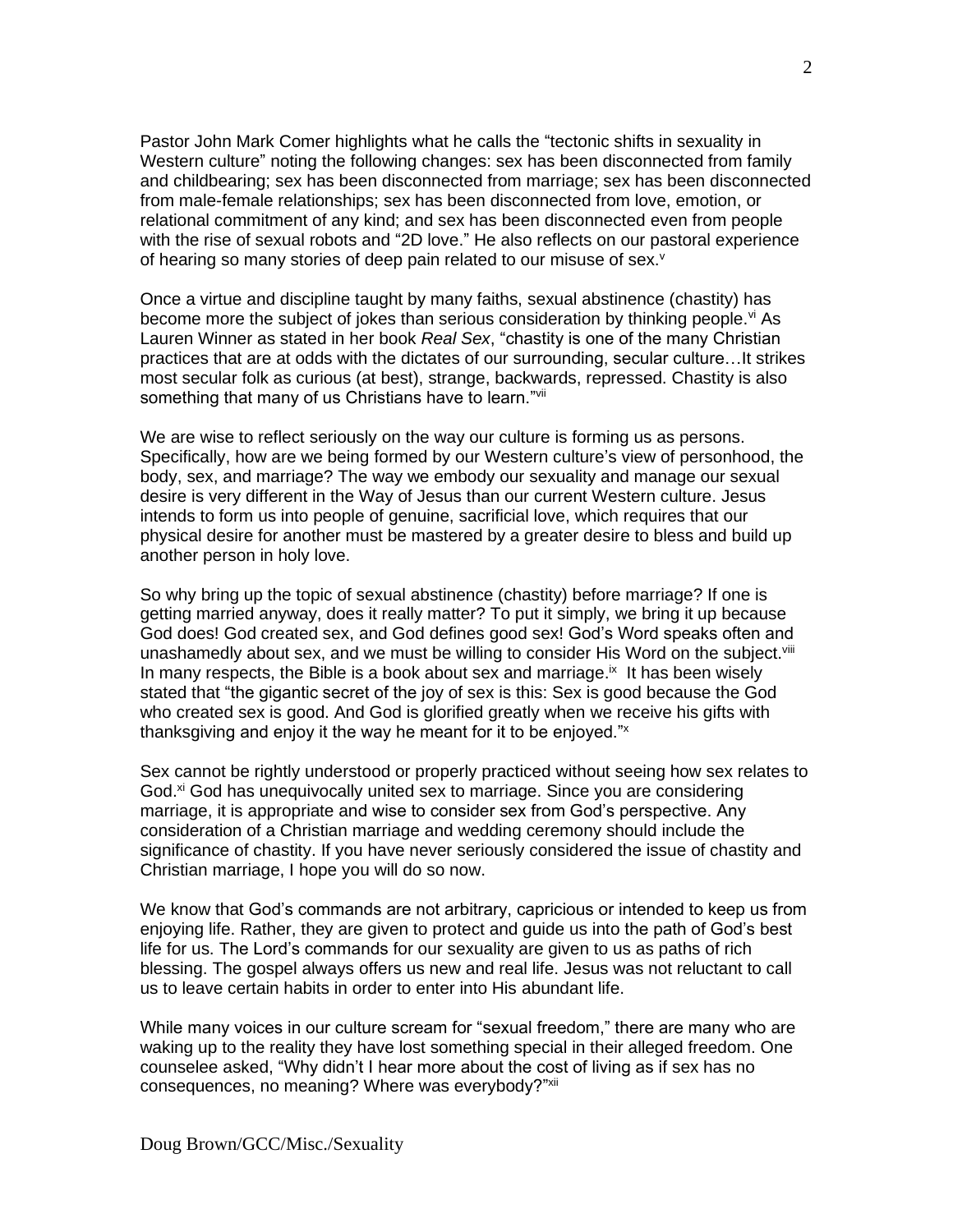In this response I intend to address the following topics for your prayerful consideration: How should we understand our sexual desires to unite with the opposite sex? What is the appropriate context for sexual passion? Why does the Lord limit our sexual expression only to the covenant of marriage? What does any of this have to do with your wedding service? Finally, what is the appropriate response if one has violated the Lord's commands in this area? Is there any real hope that things could be different?

# *How should we understand our sexual desires to unite with the opposite sex?*

One of the very practical implications of the Christian doctrine of the Trinity is the conviction that God is inherently relational. God's Word reveals the mystery that God exists in perfect, loving relationship as Father, Son, and Holy Spirit. Made uniquely in God's image, humanity is graced with the capacity and desire for relationships. In fact, God's image is represented by the complimentary nature of men and women together (Genesis 1&2). While this response concerns how we express our sexual desire, it is important to remember that non-sexualized friendships are one of the foundational gifts and means for developing a healthy identity as a man or woman.

It is this close connection between our sexuality and the image of God that gives us clues to understand why distorted sexuality and false spiritualities so often go together. It has been written that "the young man who rings the bell of the brothel is unconsciously looking for God." xiiiNoting how sex has become the effective religion of our culture, Peter Kreeft states:

*Sex is like religion not only because it is objectively holy in itself but also because it gives us subjectively a foretaste of heaven, of the self-forgetting, selftranscending self-giving that is what our deepest hearts are designed for, long for and will not be satisfied until they have, because we are made in God's own image and this self-giving constitutes the inner life of the Trinity.xiv*

Likewise, in her book *Real* Sex, Lauren Winner states:

*That people have sex outside marriage is understandable; we fornicate for the same reason we practice idolatry. Idolatry carries in it the seed of a good impulse – the impulse to worship our Maker. Idolatry is that good impulse wrongly directed to disastrous ends. Like idolatry, fornication is a wrong reflection of a right creational impulse. We were made for sex. And so premarital sex tells a partial truth; that's why it resonates with something. But partial truths are destructive. They push us to created goods wrongly lived. …they are ultimately destructive to our selves, our souls and bodies. xv*

Because God created our complimentary genders, we know that sex is God's good gift to us. As C.S. Lewis once said, "pleasure is God's idea, not the devil's." In the appropriate context, sexual desire is to be celebrated, cherished, and protected.

## *What is the appropriate context for us to express our sexual desire?*

Throughout the Bible, we see a consistent sexual ethic. God's Word consistently teaches us that the only appropriate place where sexual expression finds God's sanction is within the framework of the life-long commitment of the marriage covenant between one man and one woman.<sup>xvi</sup> Marriage is the fireplace for sexual passion. In the bible the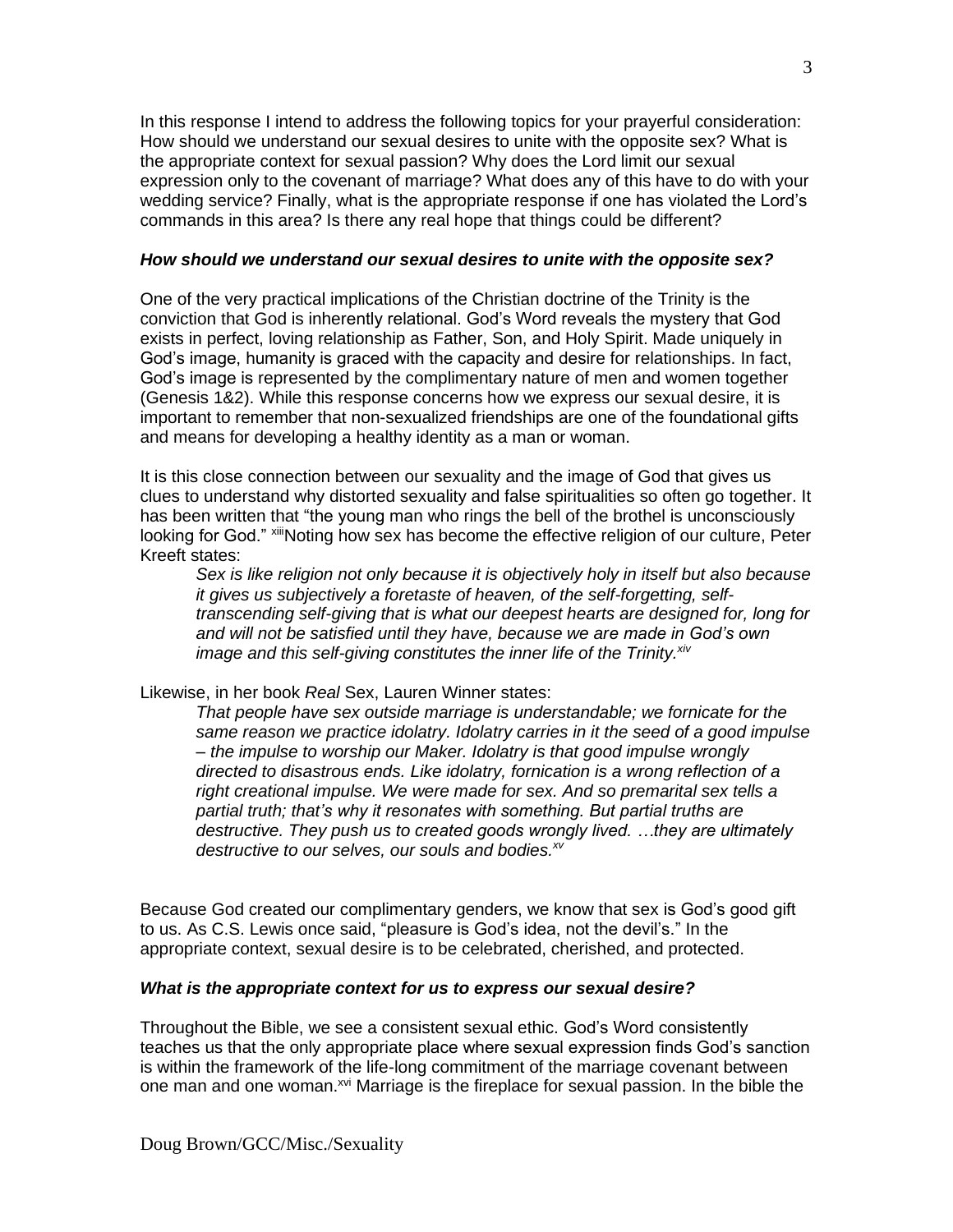Song of Songs offers us God's endorsement on marital sex – "Eat, O friends and drink your fill; drink your fill, O lovers" (Song of Songs 5:1b).

Much of the Old Testament's concern with sex is the begetting of Godly children.<sup>xvii</sup> However, the Lord is also eager to teach us that marital sex is also for pleasure, communion, and celebration. Happily tucked in the middle of the Old Testament is the Song of Songs (Song of Solomon), which contains erotic language capable of making anyone blush!xviii This book has been called a picture of "*eros* without shame" and a commentary on the Genesis 2:25, "The man and his wife were both naked, and they felt no shame."

Both Jesus and Paul celebrated marriage as God's gracious provision for our sexual expression. They both followed the Genesis story as God's authoritative guidance for marriage and sexual expression. When asked about marriage, Jesus went back to the creation story and pointed to the fact that the Lord brought the man and woman together as husband and wife, and they were united sexually (Matthew 19:5 quoting Genesis 2:24). Again and again, he taught and acted as if this was the only holy context for sexual union (Mark 7:20-23; Luke 7:36-50; John 4:16-18; 8:1-11; Rev.2; 22:14-15). Likewise, Paul taught that the only appropriate context for sexual expression was marriage. xix In fact he held marriage forth as a holy defense against sexual temptation (1 Corinthians 7:1-7). Both marriage and celibacy require God's grace to be lived faithfully (Matthew 19:1-12).

#### *How are we to think of sexual expression outside of marriage?*

In the Bible our sexuality is a major arena affected by sin, and therefore, a major arena to bring under the influence of Jesus' gracious rule. The Bible consistently speaks of sexual expression outside of marriage, whether in reality or fantasy, as "sexual immorality" (Greek *porneia*). Jesus said these immoral thoughts and actions flow from our spiritually sick hearts and therefore require his supernatural grace to cleanse and reorder our desires according to his holy pattern (Mark 7:21-23).

We all need God's grace to learn healthy sexuality under the influence of Jesus. Both Jesus and Paul taught us that our bodies and sexual desire, while a gift from the Lord, are nevertheless to be managed well. Jesus emphatically taught us that our sexual urges can be misplaced with drastic consequences (Matthew 5:27-30). Likewise, Paul taught that unchecked sexual expression was a characteristic of those who would not inherit God's kingdom (Galatians 5:19-21; 6:7-9; 1 Cor. 6:9-11; 2 Cor. 12:21).

Despite his culture's celebration of every form of sexual expression, Paul followed Jesus in calling all sexual expression outside of marriage sin. The Greco-Roman culture, like ours, was immersed in every kind of sexual expression. Sexual expression outside of marriage was the celebrated norm. Nevertheless, Paul described this cultural perspective as "futile thinking and darkened understanding" typical of those "separated from the life of God" (Ephesians 4:17-19). He consistently instructed Christians that such behavior resulted from yielding to our sinful nature (Galatians 5:19). He commanded Christians to "flee even the hint" of such behavior as "improper for God's holy people" as it is consistent with the type of rebellion that keeps one from inheriting God's kingdom (Ephesians 5:3-7; Galatians 5:19-21).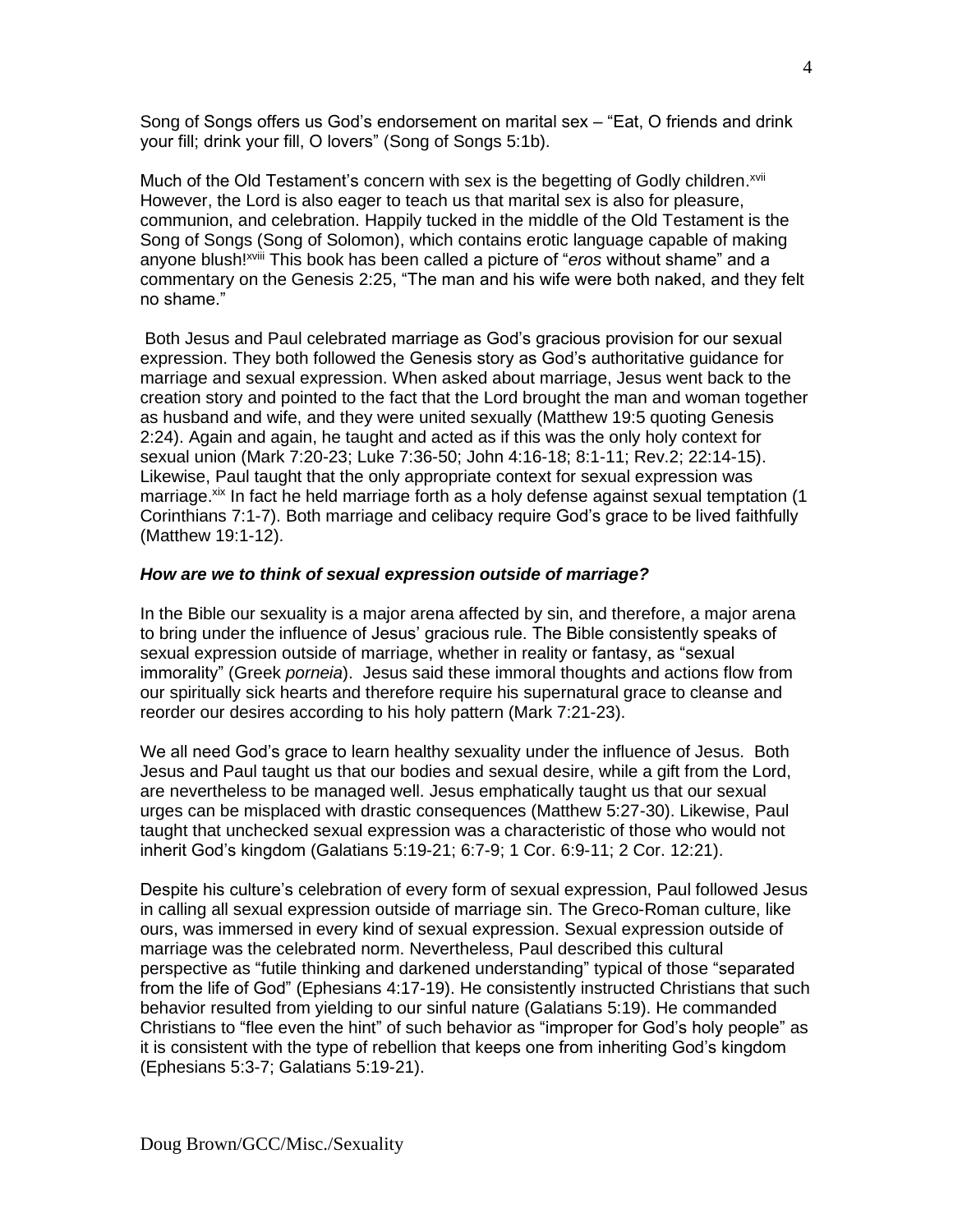Paul's sexual ethic was based on the Old Testament's sexual imagery used to describe God's covenant relationship with His people. We have seen how the Lord gives us sexual pleasure for different reasons. However, we may reason that the *ultimate* purpose the Lord has created us sexual beings is that we might know Him more fully.  $\mathbf{x}$ Again and again the Lord described His relationship with His covenant people in terms of a marriage covenant.<sup>xxi</sup> Our sexuality provides us with the human experience and language to understand the Gospel of Jesus Christ (Ephesians 5:25-27). This is why Paul declares that those who engage in sexual immorality live like those "who do not know God" (1 Thessalonians 4:5). All misuses of our sexuality distort God's good gift intended to lead us to a true knowledge of God.

Given this background, Paul argues that a Christian's sexual immorality is like a spiritual adultery. Our salvation has afforded us intimate spiritual union with the Lord. Therefore, any sexual union outside of marriage was an unholy union that exposed Christ to such sin (1 Corinthians 6:13-18).

Moreover, our sexual purity is a matter of good stewardship. Paul called us to remember that our bodies as well as our souls had been purchased by at the high cost of Christ's death on the cross. In fact, our very bodies were now the dwelling places of the Holy Spirit: "Do you not know that your body is the temple of the Holy Spirit, who is in you, whom you have received from God? You are not your own; you were bought with at a price. Therefore honor God with your body." (1 Corinthians 6:19-20). Here, we see our responsibility to manage our bodies and sexual desires as gifts entrusted to us by the Lord.

In addition to managing our own sexuality, we also have the responsibility to love our neighbor by restraining from engaging in sexual immorality with them. Again, writing to Christians in the midst of a sexualized culture like our own, Paul said, "We instructed you how to live in order to please God…It is God's will that you live set apart: that you should avoid sexual immorality, that each of you should learn to control his own body in a way that is holy and honorable …and that in this manner no one should wrong his brother or take advantage of him. The Lord will punish men for such sins …For God did not call us to be impure, but to live a holy life. Therefore, he who rejects this instruction does not reject man but God, who gives you his Holy Spirit" (1 Thessalonians 4:3-8).

### *Why does the Lord limit our sexual expression only to the covenant of marriage?*

Surely many in our culture would consider such commands not only unnecessary and irrelevant, but clearly burdensome, oppressive and even dangerous. Why would God possible set such boundaries?

A young child may consider their parents bold prohibition to stay out of the street as a missed opportunity for some real fun. But every parent knows that this prohibition is a necessary boundary intended for the safety and welfare of the child. Given the rather bold language with which the Lord clearly forbids sex outside of marriage, might we infer a similar motivation? Might wisdom call us to consider that these commands are actually clues to something deeper – to the precious nature of our hearts as well as the beauty and holiness marital sex?

In the Song of Songs, we read of the wife's repeated instruction: "Do not arouse or awaken love until it so desires." In her excitement she calls for a vow of marriage in

Doug Brown/GCC/Misc./Sexuality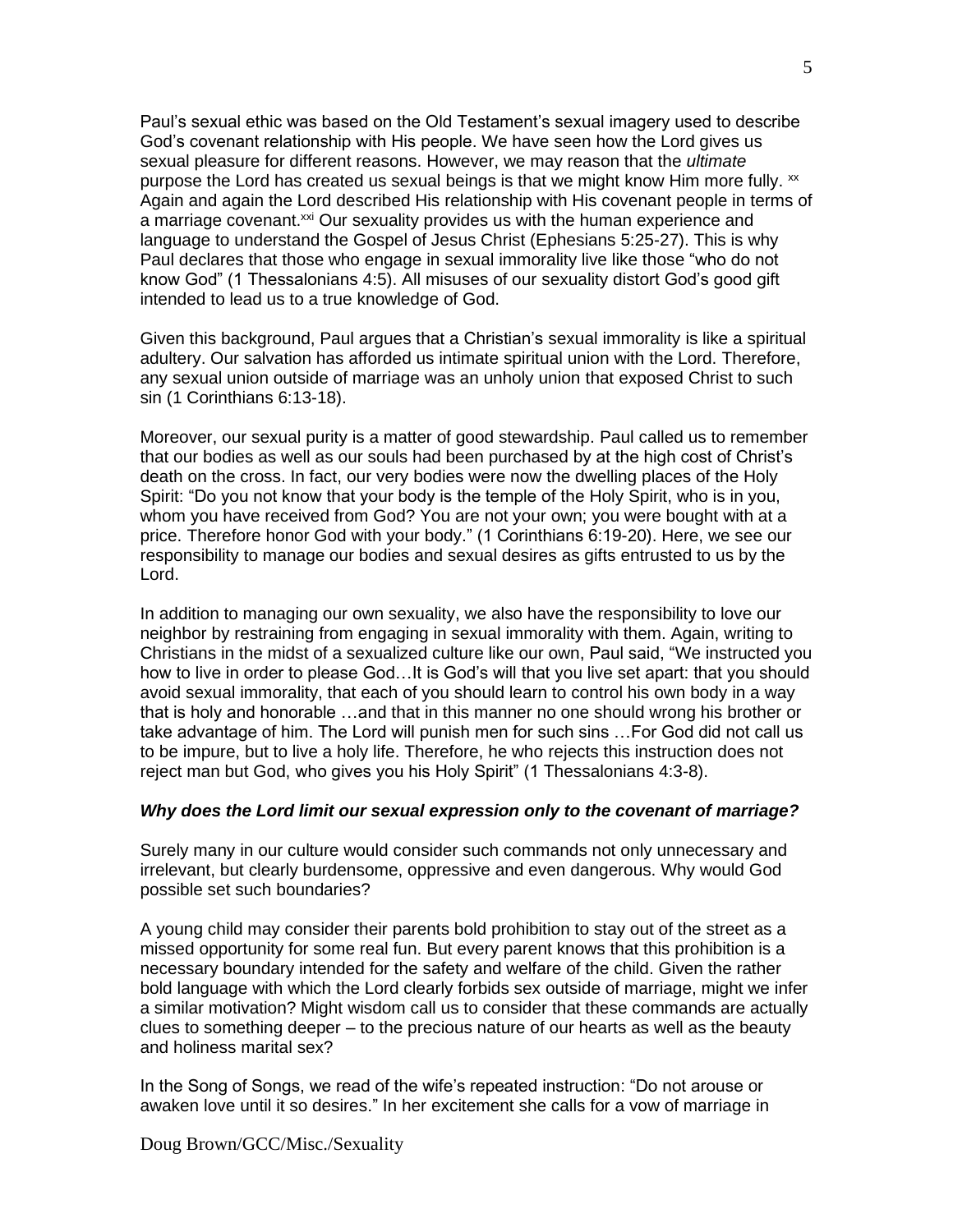order to protect the precious nature of sex. The Lord is telling us that sex is too powerful to stir up prematurely. The life-long marriage covenant is the only commitment proper to channel such powerful emotions and experiences.<sup>xxii</sup>

When we engage in sex before marriage, our relationship does not have the opportunity to develop in a healthy way. The sexual aspect of the relationship has a way of clouding our judgment and crowding out other issues that need to be addressed. The foundation of any relationship, especially marriage, is trust. This is what we offer to one another in our wedding vows. But a sexual relationship without these vows clouds the basis of the relationship. In her excellent book *Sex and the Soul of a Woman*, Paula Rinehart wisely observes "vulnerability of the heart is always supposed to precede, by a long shot, vulnerability of the body..."<sup>xxiii</sup>

It should not surprise us that objective, secular studies have confirmed the wisdom of God's commands regarding our sexuality. Secular studies have shown that couples who cohabitate before marriage are far more likely to divorce than couples who do not.  $^{xxiv}$ Cohabitation does not test the most important thing one needs to know about a prospective spouse: whether they can be trusted to be there when things are really tough. Instead, the very nature of cohabitation is in fact a "make  $-$  no  $-$  lasting  $$ promises" kind of relationship. It is the very opposite of the biblical covenant of marriage, which is intended to provide the ultimate security for the greatest intimacy. Professors Amy and Leon Kass of the University of Chicago teach their students to remain celibate and cultivate an appropriate awe for the depth and breadth of marital love and the fragility of the human heart.<sup>xxv</sup>

Paula Rinehart wisely states that sexual boundaries convey our value. One's innocence and purity is a special gift to be given to one person at the right time.<sup>xxvi</sup> Moreover, God's boundaries around our sexuality are intended to protect our souls. We are simply not built by God for sex outside the safety of a life-long marriage. Contrary to our cultural myth, sex is not as casual as "two airplanes refueling." We cannot simply engage our bodies without any attachment.<sup>xxvii</sup> Our souls are mysteriously touched even as our bodies are connected (Gen. 2:24; 1 Corinthians 6:12-20). This is why a person's sexual past is always a factor in their current relationship unless these "soul ties" are appropriately broken. xxviii

Men and women alike have a deep, God-given desire to be known and loved for who we really are. But this is absolutely crucial for a woman's heart. God has placed in a woman's heart the deep desires to be wanted and pursued. There are some core questions her heart wants answered: "Am *I* lovely? Will you pursue and delight in *me*? Will you fight for *me*?<sup>xxix</sup> She needs these questions answered so that she may genuinely trust that the man wants her heart before her body. A woman needs to know that a man loves and enjoys *her* for who *she is* and not just the physical pleasure she may give. God commands celibacy out of His desire to protect a woman's heart and life. Celibacy allows appropriate vulnerability of our hearts before our bodies. It allows a healthy and honest demonstration of respect and honor as well as the practice of self– giving without the expected leverage or reward of sex.<sup>xxx</sup>

Likewise, celibacy is God's provision for protecting and growing a man's heart as well. Like a woman, a man needs some core questions answered in his heart as well. Am I really a man? Do I have what it takes to come through when it counts?<sup>xxxi</sup> God has wired men to offer their strength on behalf of others. In our culture men are tempted to think

Doug Brown/GCC/Misc./Sexuality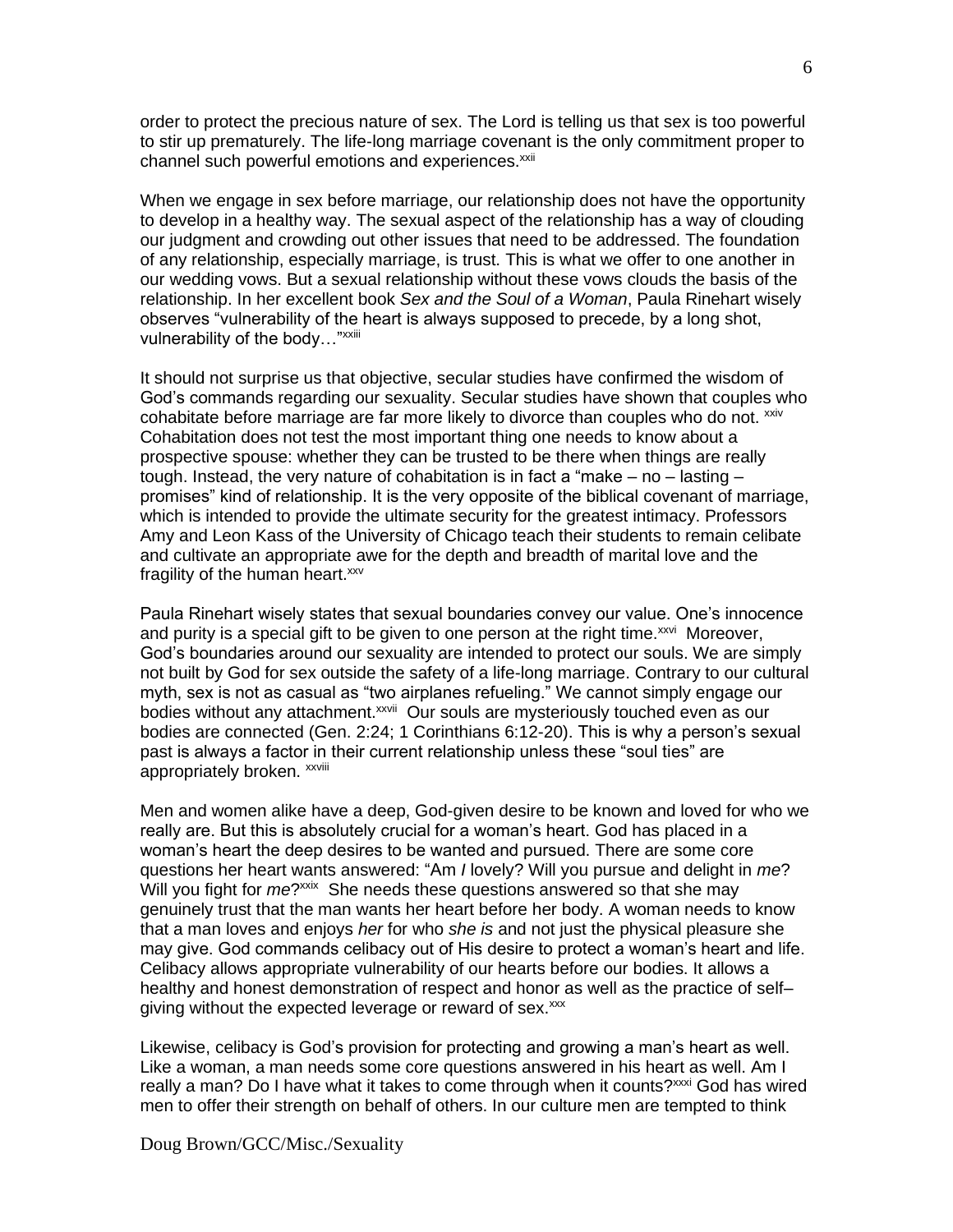that these questions are answered by their sexual relationships with women. Commenting on our sexualized culture, Rinehart notes that the easiest and most sure way to feel like a man is to have sex. But this mistaken quest is born from the illusion that a woman can confer masculine strength on a man when she cannot.<sup>xxxii</sup> John Eldredge confronts this popular illusion when he says "the masculine journey takes a man away from the woman so that he might return to her. He goes to find his strength; he returns to offer it."<sup>xxxiii</sup>

John Eldredge astutely observes that "most men want the maiden without any sort of cost to themselves. They want all the joys of the beauty without any of the woes of the battle."<sup>xxxiv</sup> Sexual abstinence is one of God's ways of calling forth the very answer every man wants to know about himself. Does he have what it takes to be a man? Will he be able to offer his strength on behalf of another? Can he win the battle? Sexual promiscuity allows men to remain stuck emotionally as self-serving adolescents. It allows them to enjoy sexual pleasure without the real costs and commitment of marriage. Sexual promiscuity allows men to remain stuck in their selfishness without ever calling forth the best from their hearts. Rinehart writes "In the best of ways, celibacy…forces a man to deal with himself. He has to do battle with his sexuality…Then he gets the great gift of being able to use his sexuality for a larger purpose."xxxv

If a marriage is to follow God's best pattern then it is imperative that the husband learn how to offer his strength on behalf of his wife in a sacrificial way. This sacrificial love is the very essence of his part in the covenant of marriage. This leads us to the next question we must consider.

# *What does celibacy have to do with your wedding ceremony? If you're getting married anyway, does it really matter?*

This is not the place to articulate a complete Christian theology of marriage. However, we have already noted that a Christian marriage is intended to be a living picture of the Gospel.xxxvi A Christian marriage ceremony is a joyful occasion of *worship.* In this worship service, you both profess your mutual faith in Jesus Christ and publicly vow your life-long, unconditional love to one another before the Lord and witnesses. You ask the Lord's blessing on their marriage. *xxxvii* This is the difference between a Christian marriage ceremony and a civil ceremony recognized by the State.

If you are getting married, you might wonder if it really matters if you have made a commitment to sexual abstinence. But have you seriously considered the implications of intentionally disobeying a command of the Lord? Could you really stand before the Lord and your witnesses asking for the Lord's blessing knowing you have deliberately disobeyed Him?

Time and again the Lord rebuked His people for engaging in worship rituals while deliberately living sinful lives. XXXVIII Jesus referred to such people as "hypocrites" and said, "These people honor me with their lips, but their hearts are far from me. They worship me in vain…" (Mark 7:6-7 quoting Isaiah 29:13). In order to enter your wedding ceremony with integrity, confidence, and joy, you should be willing to bring your sexuality under Christ's Lordship. To make no sincere attempt to walk in obedience to God's commands is to live a dangerously deceptive life (Matthew 7:21-23).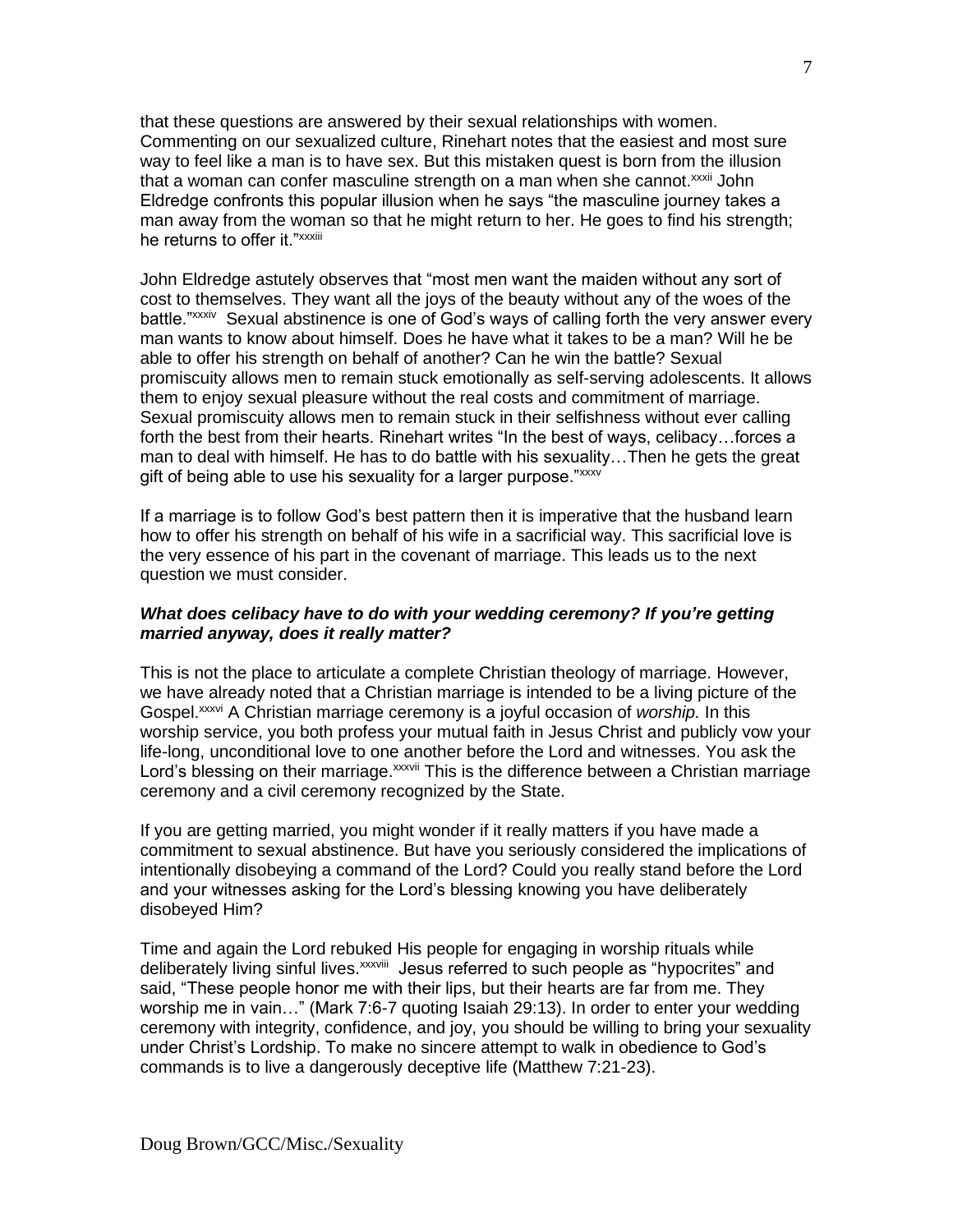Besides this serious consideration, I offer you two additional reasons to make a vow of chastity before your marriage. First, this vow will enable you to demonstrate that your relationship is not grounded on your sexual relationship. Physical desire for another must always be mastered by the greater desire to bless and build him or her up in holy love. As bearers of God's image, we can choose to engage with others while withholding our bodies until love matures. xxxixSecond, you will experience in a tangible way the Lord's grace and power now so that you will be ready to trust Him when more difficult trials come in your marriage (Titus 2:11-14). Growth is sexual self-control demonstrates that a Christian is participating in the grace of God in Christ and bearing the fruit of the Spirit.

## *Can we start over with our sexuality?*

Mercifully God is a God of new beginnings! This is the whole point of the Gospel of Jesus Christ. Jesus delighted to embody God's mercy and grace to sexual sinners (John 4:1-26; 8:1-11). The Apostle Paul considered himself the worst of all sinners saying: "Christ Jesus came into the world to save sinners – of whom I am the worst. But for that reason, I was shown mercy so that in me, the worst of sinners, Christ Jesus might display his unlimited patience as an example of those who would believe on him and receive eternal life" (1 Timothy 1:15-16).

Writing to many, who had practiced sexual immorality of all kinds, Paul said: "And that is what some of you were. But you were washed, you were sanctified (made holy), you were justified in the name of the Lord Jesus Christ and by the Spirit of God" (1 Corinthians 6:11). We can start fresh today asking Jesus to forgive us, turning away from our sexual sin, and seeking to live the Way of Jesus by the power of the Holy Spirit. It may not be easy, but it is possible if we have the Holy Spirit.

I love the ancient Japanese art of fixing broken pottery called *kintsugi.* They use a special tree sap lacquer dusted with powdered gold or silver, which makes the restored cracks visible. They do this because they see the flaws and imperfections of the pottery as part of its story rather than something to be hidden. That is the way Jesus sees our sexual sin and brokenness. It's part of our story, but it is something he is able to restore in a beautiful way.

<sup>&</sup>lt;sup>i</sup> According to one study, over 14,000 sexual references are shown on TV per year, and the average person will view over 100,000 of those references in their lifetime. *Lauren Winner, Real Sex (Brazos Press 2005),p.63.*

ii *Real Sex by Lauren Winner (Brazos Press, 2005),p.78.*

iii U.S Representative Barbara Lee (D-California) has stated that an "abstinence-until-marriage" program is not only irresponsible, but it's inhumane. See *Christianity* Today, "Abolishing Abstinence" (Sep. 2005). One college student expressed the common thought of our culture when he declared "sex shall set us free" and encouraged his fellow students to explore their sexuality. See Campus Crusade for Christ International letter (July 2003). If these claims are true, then how do we explain the fact that Jesus Christ, the most fulfilled man to ever live, was celibate. Likewise, so was the Apostle Paul.

iv Mary Eberstadt, Adam & Eve After the Pill: Paradoxes of the Sexual Revolution.

v John Mark Comer sermon – "God & Sexuality."

<sup>&</sup>lt;sup>vi</sup> Think of the movie "The 40 Year old Virgin"

vii *Real Sex,p.9.*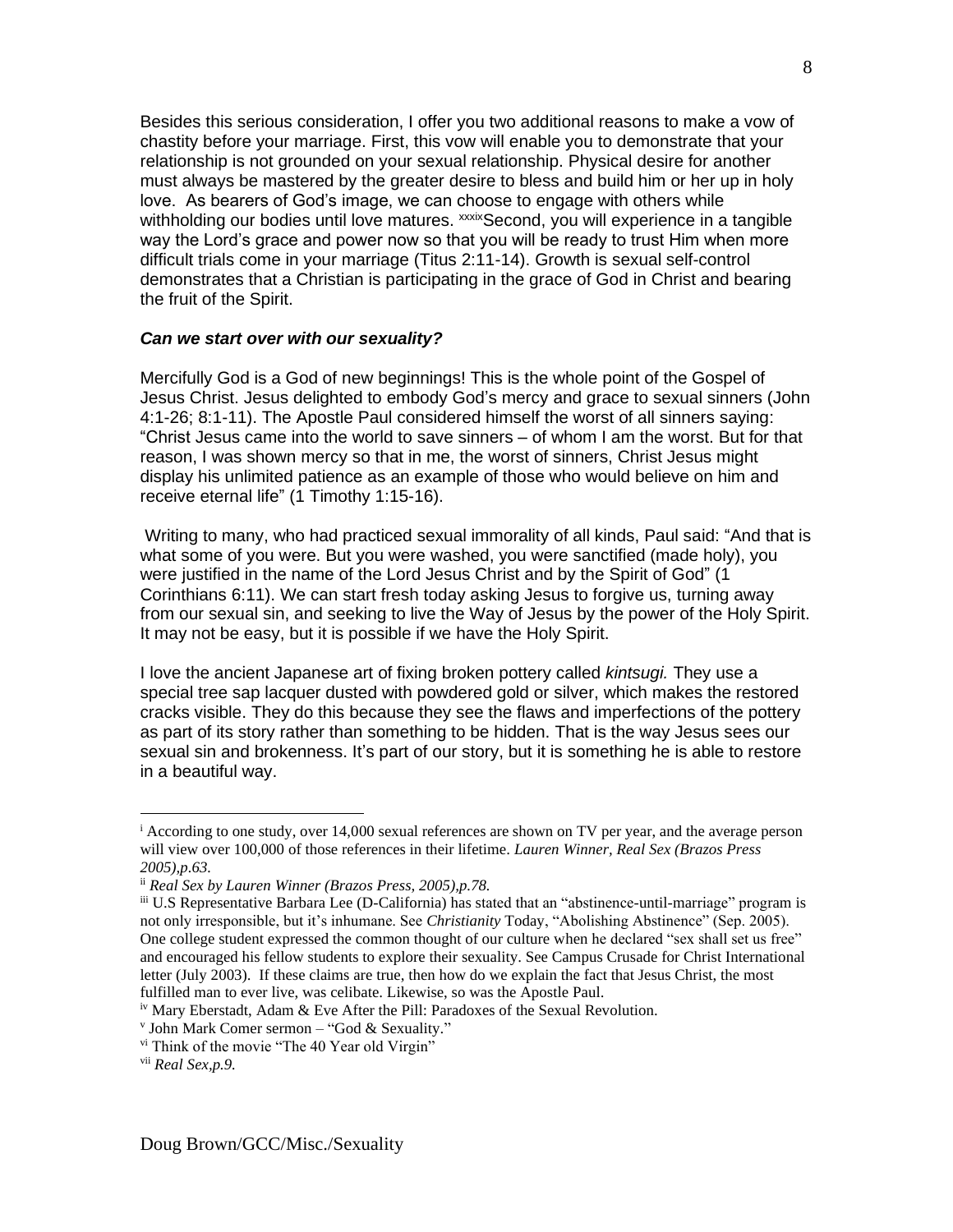viii Contrary to the claims of many in our culture, we are not simply animals with a sexual instinct. Unlike the animals, we can know the will of God concerning our bodies, and we can do God's will concerning our sexuality.

 $\frac{1}{x}$  In the beginning of the Bible thee is marriage (Gen. 2:23-25). At the very end of the Bible there is marriage (Rev. 19:6-9). The central themes of the Bible are underlined with marriage metaphors (Hosea 2; Ezek. 16; Isa. 62:4-5; Matt. 9:15; 25:1-13; Eph. 5:21-33). Our sexuality is a both part of God's good creation and also the brokenness of the Fall.

<sup>x</sup> Ben Patterson, *Sex and the Supremacy of Christ, p.55.*

 $\frac{x_i}{y}$  John Piper contends speaks of the relationship between sex and God in two basic points: (1) Our sexuality is designed by God as a way to know God in Christ more fully; and (2) knowing God in Christ more fully is designed as a way of guarding and guiding our sexuality. See *Sex and the Supremacy of Christ, ed. John Piper & Justin Taylor (2005 Desiring God Ministries).*

xii Paula Rinehart, *Sex and the Soul of a Woman*, p.62.

xiii *Sex and the Supremacy of Christ, p.15 (quoting Bruce Marshall).*

xiv Peter Kreeft, as quoted in *Sex and the Supremacy of Christ, p.15.*

xv *Real Sex, p.121.*

xvi See Genesis 2:24; Song of Songs; Matthew 19:5-6; 1 Corinthians 7:2; Ephesians 5:31; Hebrews 13:4. xvii Genesis 1:28; 18:19; Malachi 2:15.

xviii For a brief explanation of the meaning of the cultural imagery in the Song of Songs see *Sex and the Supremacy of Christ, p.50-53.*

xix Paul addressed the topic of sexual immorality in eight different letters (1 Thess. 4:2-8; Gal. 5:19-21; 6:7- 9; 1 Cor. 5:1-13; 6:9-20; 7:19; 2 Cor. 12:21; Rom. 1:24-27; 6:19-22; Col. 3:5-10; Eph. 4:17-24; 5:3-12; 1 Tim. 1:9-11). He uses three different words to describe the immorality of every kind of sexual expression outside of marriage: *porneia* "sexual immorality," *akatharsia* "sexual uncleanness," *aselgeia* "sexual licentiousness."

xx Piper, p.26-30.

xxi See Ezekiel 16 (Ephesians 5:22-33); Hosea 2.

xxii *Sex and the Supremacy of Christ, p.52.*

xxiii Rinehart, p. 163.

xxiv See the report made by The Marriage Project at Rutgers University (see USA Today, Feb. 10, 2000). More recently see "Cohabitation is Still Associated with Greater Odds of Divorece" (Oct. 17, 2018) by Scott Stanley and Galena Rhoades.

xxv USA Today, Feb. 10, 2000. See also their book, *Wing to Wing, Oar to Oar*.

xxvi Rinehart, p.63.

xxvii Rinehart, p.23.

xxviii Rinehart, ch. 7.

xxix John Eldredge, *Wild at Heart*, p.182.

xxx Rinehart, p.164.

xxxi Eldredge, p.57.

xxxii Rinehart, p.171-172.

xxxiii Eldredge, p.187.

xxxiv Eldredge, p.187.

xxxv Rinehart, p.175

xxxvi Throughout the Bible, the Lord uses the analogy of a human marriage to illustrate His gracious covenant commitment to His people. The Biblical covenant of salvation is a *life-long covenant of belonging* in which we belong to the Lord unequivocally, and the Lord gives Himself to us. Speaking through the prophet Hosea, the Lord said to His people "I will betroth you to me forever" (Hosea 2:19; see also Isaiah 54:5; Jeremiah 2:2-3; Malachi 2:10-17).

The Apostle Paul picked up this imagery to describe the marital covenant between a Christian man and woman (Ephesians 5:21-33). He speaks of the husband's primary calling in the marriage to sacrificially